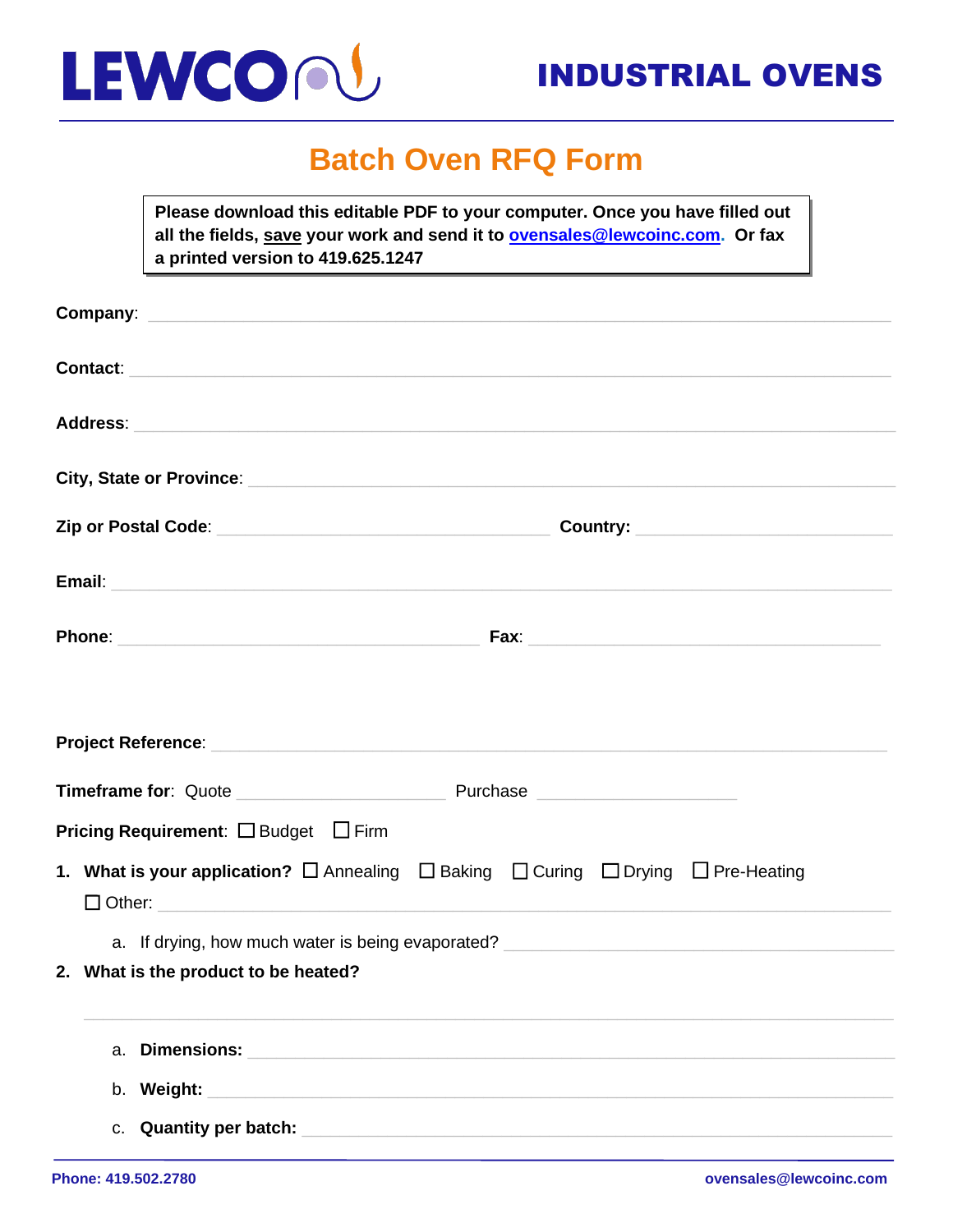

|  | 3. Is there a known controlled or critical temperature the product must reach? $\Box$ Yes $\Box$ No                                             |  |  |  |  |  |  |  |
|--|-------------------------------------------------------------------------------------------------------------------------------------------------|--|--|--|--|--|--|--|
|  | a. If yes, is there a controlled rate or critical time requirement to bring the product up to temperature?                                      |  |  |  |  |  |  |  |
|  | $\square$ <sup>o</sup> F $\square$ <sup>o</sup> C<br>4. What is the maximum required operating temperature (max. oven set-point)?               |  |  |  |  |  |  |  |
|  | 5. What are the required internal oven dimensions? (width x depth x height)                                                                     |  |  |  |  |  |  |  |
|  | 6. What is preferred heating medium? $\square$ Direct-Fired Natural Gas $\square$ Electric $\square$ Steam/ Hot Oil                             |  |  |  |  |  |  |  |
|  | $\Box$ No<br>7. Are any solvents, flammable volatiles, or combustible materials present? $\Box$ Yes                                             |  |  |  |  |  |  |  |
|  | *If yes, you will need a "Class A" Oven under NFPA 86 Standard for Ovens & Furnaces                                                             |  |  |  |  |  |  |  |
|  | a. If solvents are present, what is the quantity or "solvent load"?<br>(gallons/batch)                                                          |  |  |  |  |  |  |  |
|  | b. What is the solvent?<br><u> 1980 - John Stein, mars and de families and de families and descriptions and descriptions of the stein state</u> |  |  |  |  |  |  |  |
|  | 8. Does the process require a controlled cooling cycle? $\Box$ Yes $\Box$ No                                                                    |  |  |  |  |  |  |  |
|  | a. If yes, please explain                                                                                                                       |  |  |  |  |  |  |  |
|  |                                                                                                                                                 |  |  |  |  |  |  |  |
|  | 9. Do you require temperature uniformity? $\Box$ Yes<br>$\Box$ No                                                                               |  |  |  |  |  |  |  |
|  |                                                                                                                                                 |  |  |  |  |  |  |  |
|  | 10. What is the supply voltage? $\Box$ 480/3/60 $\Box$ Other :                                                                                  |  |  |  |  |  |  |  |
|  | $\Box$ Rear Mounted $\Box$ No Preference<br>11. What is the preferred heater box location? $\Box$ Top Mounted                                   |  |  |  |  |  |  |  |
|  | 12. What is the preferred airflow pattern? $\square$ Dual (Combination) $\square$ Horizontal<br>$\Box$ Other                                    |  |  |  |  |  |  |  |
|  | 13. What type of flooring do you require?                                                                                                       |  |  |  |  |  |  |  |
|  | $\Box$ No Floor $\Box$ 12 ga. Plate Steel $\Box$ Insulated (100 psf max.)                                                                       |  |  |  |  |  |  |  |
|  | $\Box$ Other:                                                                                                                                   |  |  |  |  |  |  |  |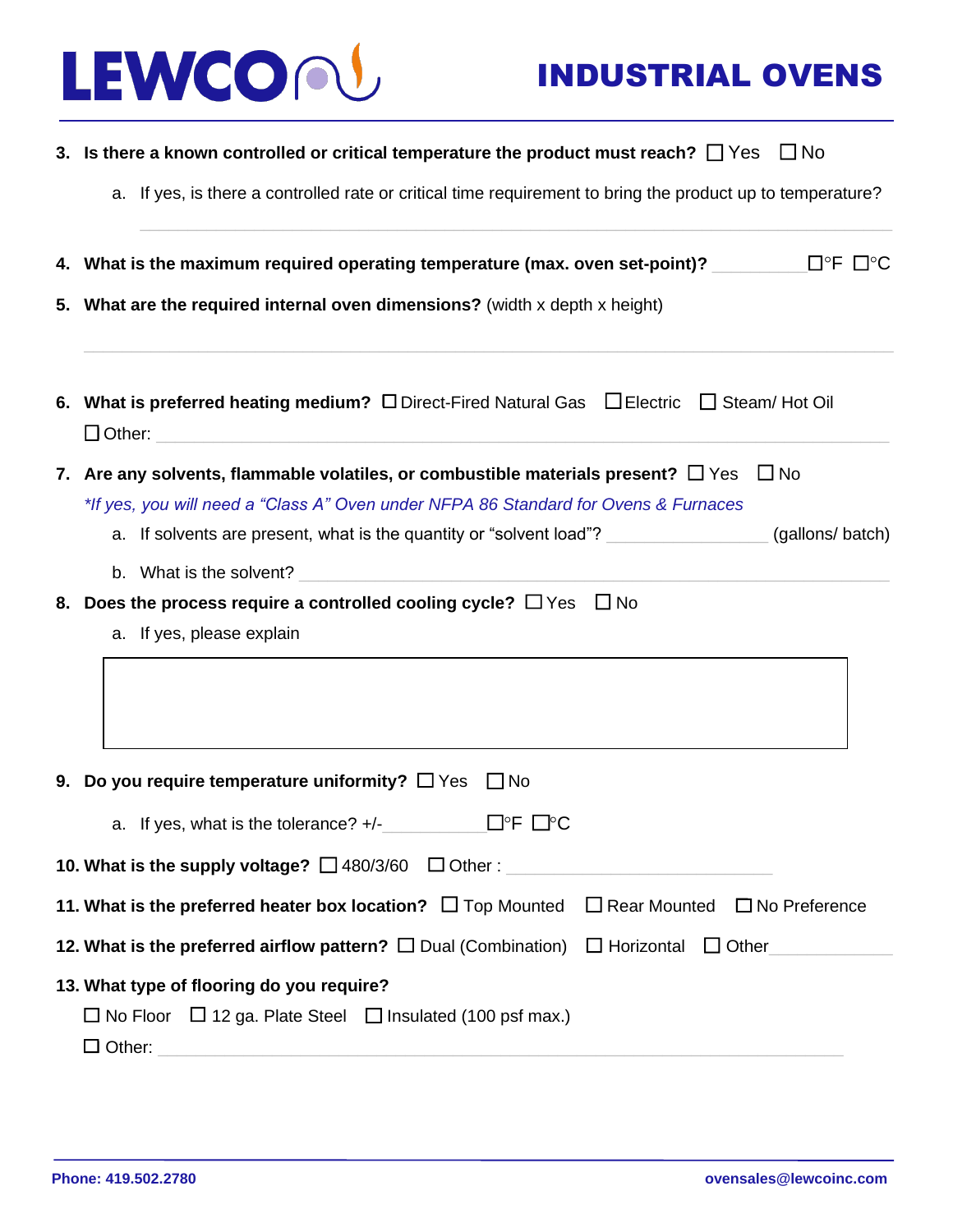# LEWCON

## INDUSTRIAL OVENS

| <b>14. What type of doors do you require?</b> $\Box$ Bi-parting swing doors $\Box$ Vertical lift guillotine door |                                                                                                  |  |  |  |  |  |  |  |  |  |  |
|------------------------------------------------------------------------------------------------------------------|--------------------------------------------------------------------------------------------------|--|--|--|--|--|--|--|--|--|--|
|                                                                                                                  | $\Box$ Other                                                                                     |  |  |  |  |  |  |  |  |  |  |
|                                                                                                                  | a. Do you require doors at both ends of the oven? $\Box$ Yes<br>$\square$ No                     |  |  |  |  |  |  |  |  |  |  |
|                                                                                                                  | b. Do you require door windows? $\Box$ Yes $\Box$ No                                             |  |  |  |  |  |  |  |  |  |  |
| 15. How is the product loaded/ unloaded? $\Box$ Cart(s) $\Box$ Rack(s)<br>$\Box$ Forklift                        |                                                                                                  |  |  |  |  |  |  |  |  |  |  |
| $\Box$ Other:                                                                                                    |                                                                                                  |  |  |  |  |  |  |  |  |  |  |
|                                                                                                                  | <b>16. Finish?</b> $\Box$ Standard alkyd enamel $\Box$ Premium finish for corrosive environments |  |  |  |  |  |  |  |  |  |  |
| a. <b>Color?</b> $\Box$ Blue $\Box$ Gray $\Box$ Custom (RAL#_______)                                             |                                                                                                  |  |  |  |  |  |  |  |  |  |  |
|                                                                                                                  | 17. Do you require any additional options?                                                       |  |  |  |  |  |  |  |  |  |  |
| $\Box$                                                                                                           | <b>Batch Timer</b>                                                                               |  |  |  |  |  |  |  |  |  |  |
| $\Box$                                                                                                           | Door Switch                                                                                      |  |  |  |  |  |  |  |  |  |  |
| $\Box$                                                                                                           | Ramp/ Soak Controller                                                                            |  |  |  |  |  |  |  |  |  |  |
| $\Box$                                                                                                           | <b>Chart Recorder</b>                                                                            |  |  |  |  |  |  |  |  |  |  |
| $\Box$                                                                                                           | Zero Speed Switch for Fan(s)                                                                     |  |  |  |  |  |  |  |  |  |  |
| □                                                                                                                | <b>Exhaust Fan</b>                                                                               |  |  |  |  |  |  |  |  |  |  |
| □                                                                                                                | Touchscreen HMI (Standard on gas fired models)                                                   |  |  |  |  |  |  |  |  |  |  |
| $\Box$                                                                                                           | Programmable Logic Controller (PLC) (Standard on gas fired models)                               |  |  |  |  |  |  |  |  |  |  |
| □                                                                                                                | Inverted angle track                                                                             |  |  |  |  |  |  |  |  |  |  |
| $\Box$                                                                                                           | 6" wide wheel guides                                                                             |  |  |  |  |  |  |  |  |  |  |
| $\Box$                                                                                                           | Ramp (For loading/ unloading)                                                                    |  |  |  |  |  |  |  |  |  |  |
| □                                                                                                                | Workspace Lights                                                                                 |  |  |  |  |  |  |  |  |  |  |
|                                                                                                                  | Third Party Inspection (i.e. CSA, U/L, etc.)                                                     |  |  |  |  |  |  |  |  |  |  |
| $\mathcal{L}_{\mathcal{A}}$                                                                                      | Composite Curing Controls (i.e., # of thermocouples, vacuum ports, transducers etc.)             |  |  |  |  |  |  |  |  |  |  |
|                                                                                                                  |                                                                                                  |  |  |  |  |  |  |  |  |  |  |
|                                                                                                                  |                                                                                                  |  |  |  |  |  |  |  |  |  |  |
|                                                                                                                  |                                                                                                  |  |  |  |  |  |  |  |  |  |  |
|                                                                                                                  | <b>Other Requirements:</b>                                                                       |  |  |  |  |  |  |  |  |  |  |
|                                                                                                                  |                                                                                                  |  |  |  |  |  |  |  |  |  |  |
|                                                                                                                  |                                                                                                  |  |  |  |  |  |  |  |  |  |  |
|                                                                                                                  |                                                                                                  |  |  |  |  |  |  |  |  |  |  |